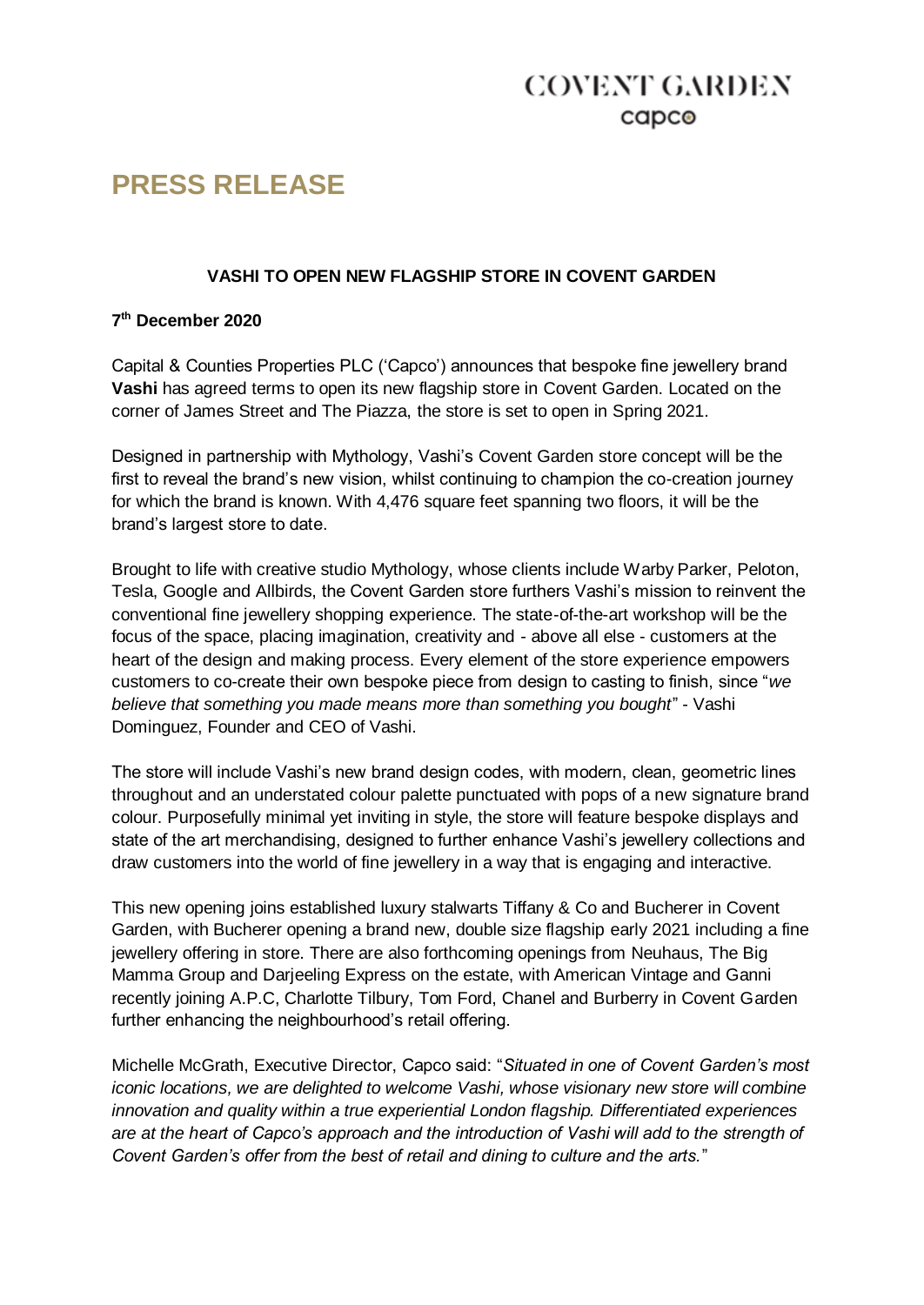Vashi Dominguez, Founder and CEO, Vashi said: *"Covent Garden is one of the most beloved and well-known retail locations, not just in London, but the world over. It's a place where so many people hold memories of special moments in their lives and in keeping with the human emotion paramount to our mission, it was a natural step for us to open our flagship store there. The new space will reflect the future of Vashi while honouring our existing values, and we look forward to welcoming our customers into the store, to co-create with us."*

-Ends-

@CoventGardenLDN

### **For all media enquiries, request for interviews or images, please contact:**

**Capco Covent Garden** Catherine Riccomini Tel: +44 (0)20 7395 5499 / Catherine@capitalandcounties.com

### **Mission**

Covent Garden Press Office: +44 (0)20 7845 7800 / capco@thisismission.com

**Vashi** Shelby Walsh / [Shelby@vashi.com](mailto:Shelby@vashi.com)

### **About Capco Covent Garden:**

Covent Garden is a leading retail and dining destination and is one of the most vibrant estates in the heart of central London. The area is now home to a wide variety of British, global and independent brands including Chanel, Tom Ford, Ganni, Balthazar and SUSHISAMBA, with upcoming openings from Vashi and The Big Mamma Group.

### www.coventgarden.london

### **About Capital & Counties Properties PLC**

Capital & Counties Properties PLC is one of the largest listed property investment companies in central London and is a constituent of the FTSE-250 Index. Capco's landmark estate at Covent Garden was valued at £2.2 billion (as at 30 June 2020) where its ownership comprises over 1.2 million square feet of lettable space. Capco owns a 25.2 per cent shareholding in Shaftesbury PLC. The Company is listed on the London Stock Exchange and the Johannesburg Stock Exchange.

[www.capitalandcounties.com](http://www.capitalandcounties.com/) 

**About Vashi**

**[www.vashi.com](http://www.vashi.com/)**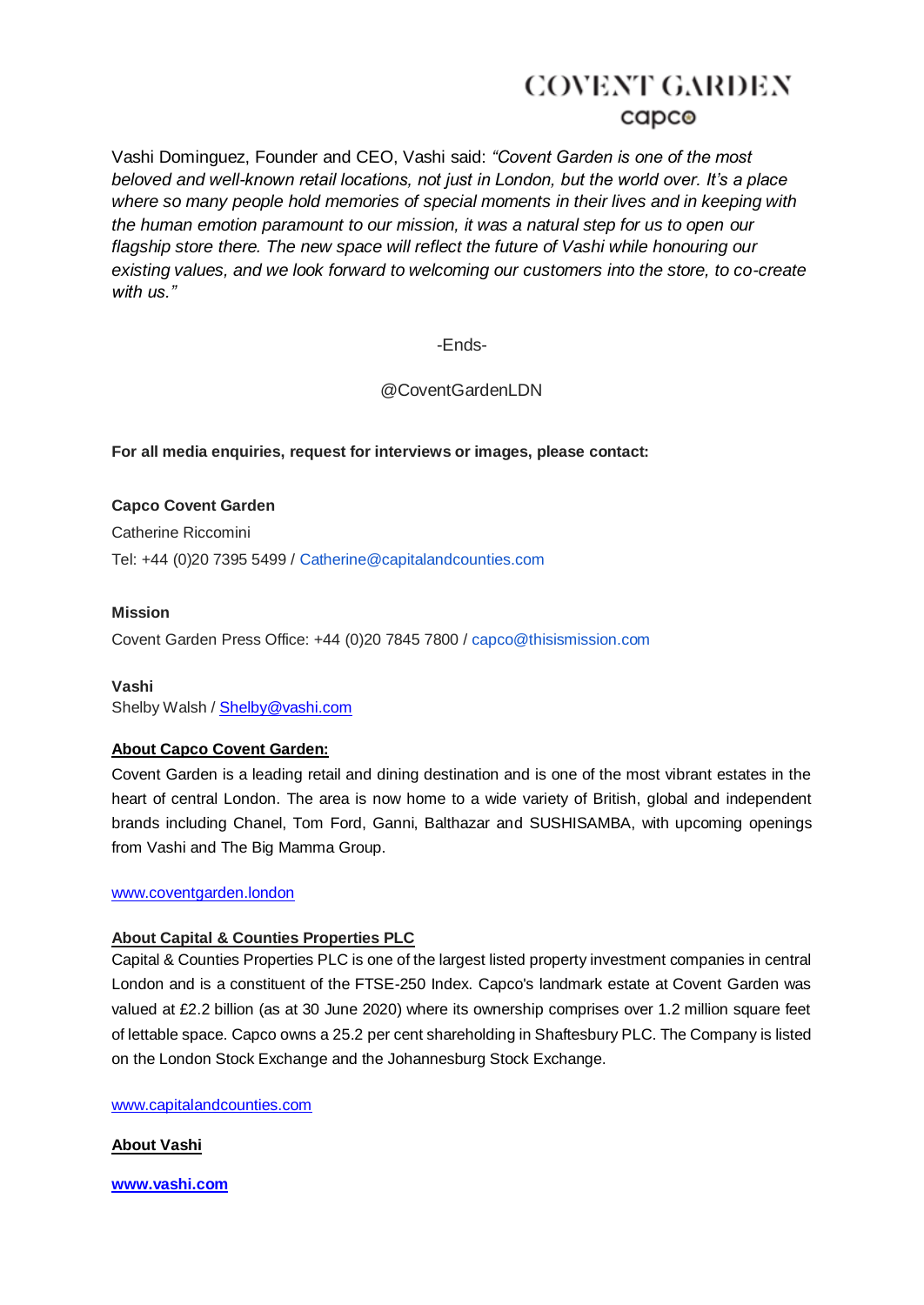### **VASHI IS THE WORLD'S FIRST MODERN JEWELLERY BRAND**

What we do - Vashi offers responsibly crafted fine jewellery at a fair price.

How we do it - by operating ethically and disrupting the traditional supply chain. We bring jewellery manufacturing in-store and welcome consumers to the heart of the design and making process.

Why we do it - we believe that something you made means more than something you bought.

Our mission is simple: better jewellery in a better way. We bring choice and customisation to a trusted and credible brand environment, innovation to a staid and traditional supply chain, transparency to a hidden industry and fair pricing to a market crying out for disruption.

More than anything, we offer a world-class product with an accessible and memorable experience, one that is as unique and meaningful as the love stories they represent.

### **1. CO-CREATION AT THE HEART**

Our process is what makes us different. While others hide behind doormen and glass boxes, we invite our customers to share in the act of jewellery creation, designing and shaping bespoke or customised pieces to ensure everything we make is as unique as the person who wears it. We call this co-creation. Every store is a workshop, staffed by some of the most skilled craftsmen and women in the world. Together with Vashi's dedicated in-house team, customers can craft their own original piece at any price point from a range of gemstones, settings, and precious metals. This allows us to deliver quickly and locally with less environmental impact. There are three key steps in the process:

1. DESIGN WITH US

Every love story is unique, and we believe the jewellery that symbolises each one should be just as personal. Our Makers and Designers will work with each customer to create something truly one-of-a-kind.

2. CHOOSE YOUR ELEMENTS

Joining us in the workshop, the customer will be able to hand select each element of their jewellery, from the perfect stone to the metal to the personalised setting, and watch over as each is pieced together by our in-house team of world-class craftsmen and women.

3. CREATE WITH A MAKER Adding a final touch of personal meaning, the customer will be invited to sit with one of our expert makers to have a hand in the creation process themselves, joining them at the bench to set the stone and finish the piece.

#### **2. HIGH-END QUALITY AT FAIR PRICES**

We believe the fine jewellery industry should be more accessible; that high-quality materials and manufacturing can be delivered at a much fairer price by introducing innovation and transparency in an often confusing sector. Building on more than 20 years in the industry, forging relationships with suppliers at the top of the chain, Vashi is able to select the best stones in the world and manufacture in-house to ensure high quality at a more accessible price.

We don't use intermediaries and add no unnecessary mark-ups. We give all customers full visibility of their product and can explain the materials' quality and provenance at each step. While ready-made jewellery can have diamonds with hidden imperfections under the claws (something practiced widely in the industry), customers at Vashi select their favourite diamond from a range of loose stones as part of the making process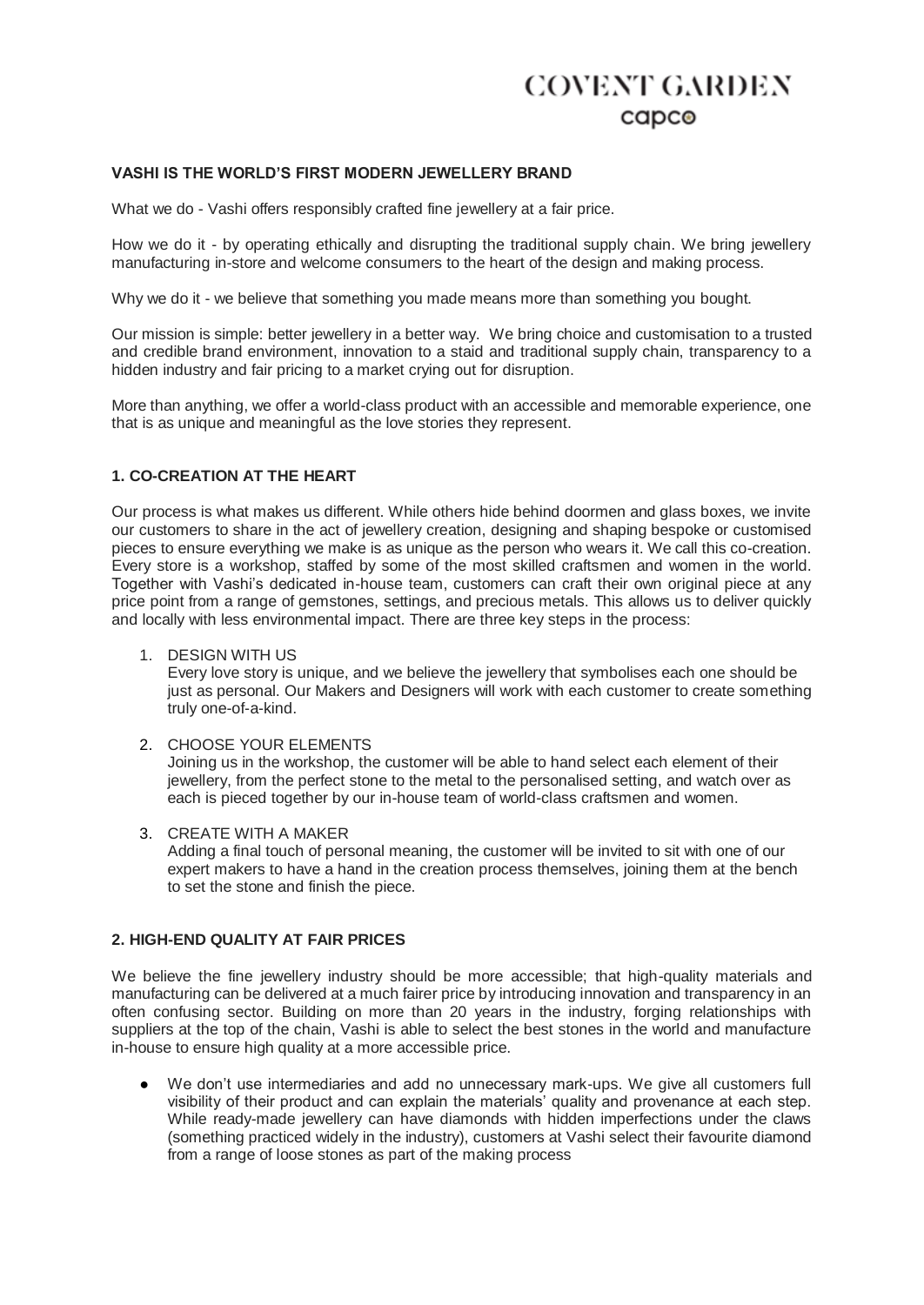● Throughout Vashi's extensive product range, no two items are ever exactly the same. Each one undergoes its own quality control, is made from its own hand-selected elements, and finished in one of our in-store UK workshops

This approach allows us to extend exceptional quality and more choice than any other fine jewellery brand with physical stores; from completely bespoke designs to personalised ready-to-wear collections.

### **3. BETTER JEWELLERY IN A BETTER WAY**

The ethical and environmental impact of everything we do at Vashi is carefully scrutinised. From the impact of our supply chain, manufacturing and trade practices to the inclusivity and diversity of the teams we employ, we want to stand as a beacon of best practice.

Our strict adherence to the Kimberley Process ensures Vashi diamonds are ethically sourced and certified conflict-free and we are regularly seeking out more stringent measures to ensure practices continue to improve.

Every one of our products is made to order locally, reducing waste and environmental impact and 100% of the gold we use is recycled.

### **4. WARM AND WELCOMING STORES**

In store and online, we create a relaxed, friendly environment and a chance to engage with otherwise behind-the-scenes processes. Buying an engagement ring, restoring an heirloom, or finding the perfect piece of jewellery to commemorate a life moment should be a special experience and we actively encourage browsing without judgment, intimidation, or pressure to purchase.

Our in-store creators are not paid a commission, so they can genuinely help every customer find the right piece for their style, story, and budget and each person who walks through our door is given the same individual attention and service as the next. With no doormen and no dress code, customers should always feel welcome to enter a Vashi store and start browsing.

#### **A MODERN JEWELLERY BRAND WITH NO COMPROMISES**

Traditionally, consumers have had to choose between a wide choice of products and customisation options online, and a limited choice with no customisation in physical stores. Vashi offers a wide choice and full customisation with a luxury experience that has co-creation at the heart.

|                       | Wide choice | Customisation | Good<br>value | Trust | <b>Credibility</b> | In-store<br>experience | Fast lead<br>times | Design |
|-----------------------|-------------|---------------|---------------|-------|--------------------|------------------------|--------------------|--------|
| Vashi                 |             |               |               |       |                    |                        |                    |        |
| Online                |             |               |               | x     | x                  | х                      | x                  | x      |
| Luxury                | x           | x             | x             |       |                    |                        |                    |        |
| High street<br>chains | x           | X             |               |       | x                  | х                      |                    | x      |
| Small<br>independents | X           |               | x             |       | X                  |                        | X                  | X      |

Our brand was founded by Vashi Dominquez, a visionary entrepreneur, and leader in the jewellery industry and we seek to hire the best talent from around the world to help deliver our vision. The brand currently employs 150 people, and we expect to reach 200 people by the end of 2020 and 1,000 by